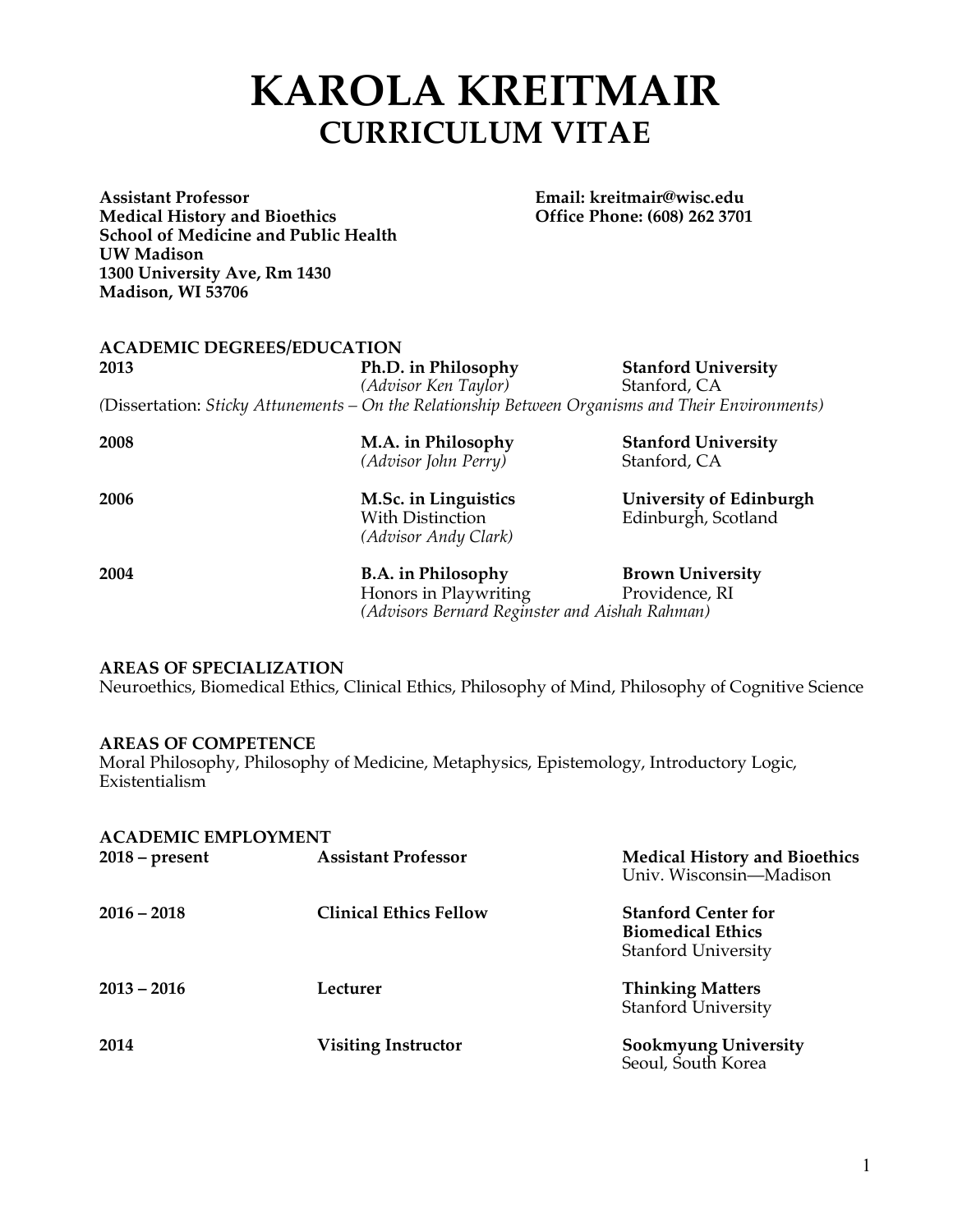| <b>SERVICE TO DEPARTMENT</b><br>$2018$ – present | <b>Clinical Ethics Consultant</b> | UW Hospital, Madison, WI                                     |
|--------------------------------------------------|-----------------------------------|--------------------------------------------------------------|
| $2016 - 2018$                                    | <b>Clinical Ethics Consultant</b> | Stanford Hospital, Stanford, CA                              |
| $2011 - 2015$                                    | <b>Performance Consultant</b>     | Philosophy Talk, Stanford, CA                                |
| $2008 - 2013$                                    | <b>Oral Communication Tutor</b>   | <b>Stanford University, CA</b>                               |
| $2009 - 2010$                                    |                                   | Coordinator Geballe Workshop Humanities Center, Stanford, CA |
| $2008 - 2009$                                    | <b>Hume Society President</b>     | Philosophy Dpt., Stanford, CA                                |
| <b>SERVICE TO DISCIPLINE</b><br>$2017 - 2018$    | Co-Chair: Leadership Council      | <b>Intl Neuroethics Society</b>                              |
| $2016$ – present                                 | <b>Emerging Issues Task Force</b> | <b>Intl Neuroethics Society</b>                              |
| $2016$ – present                                 | <b>Book Review Editor</b>         | <b>American Journal of Bioethics</b>                         |

# **PUBLICATIONS**

**Kreitmair, K.** (in preparation) "Digital Health Technology and AI: Implications for Authenticity and Responsibility", in Fabrice Jotterand, Marcello Ienco, Liang Mingyu (eds) *Ethics of Artificial Intelligence in Brain and Mental Health*, Springer Series.

Kellmeyer, P., Chandler, J., Cabrera, L., Carter, A., **Kreitmair, K.**, Weiss, A., Illes, J. (forthcoming) "Neuroethics at 15: The Current and Future Environment for Neuroethics", *American Journal of Bioethics – Neuroscience.*

**Kreitmair, K.** (forthcoming) "Dimensions of Ethical Direct-to-Consumer Neurotechnologies", *American Journal of Bioethics – Neuroscience.*

**Kreitmair, K**. (2019) "Neuroprosthetic Speech: Pragmatics, Norms, and Self-Fashioning", *Cambridge Quarterly: Clinical Neuroethics*, 28 (4).

**Kreitmair, K.**, and Magnus, D. (2019) "Citizen Science and Gamification", *Hastings Center Report,* 49 (2), 40-46.

Martinez, N., and **Kreitmair, K.** (2018) "Ethical Issues for Direct-to-Consumer Digital Psychotherapy Apps: Addressing Accountability, Data Protection, and Consent", *JMIR Mental Health*, 5 (2), e32.

**Kreitmair, K.** (2018) "Phenomenological Considerations of Sex-Tracking Technology", *American Journal of Bioethics*, 18 (2), 31-33.

**Kreitmair, K**., and Cho, M. (2017) "The Neuroethical Future of Wearables and Mobile Health Technology" in Judy Illes (ed) *Neuroethics: Anticipating the Future, Second Edition*, Oxford University Press.

**Kreitmair, K.** (2017*)* "Two Concerns Regarding Subjectively Perceived Self-Estrangement", *American Journal of Bioethics – Neuroscience*, 8 (2), 124-125.

**Kreitmair, K.,** Magnus, D., and Cho, M. (2017) "Wearable and mobile health technology: Consent and engagement, security, and authentic living", *Nature Biotechnology*, 35 (7), 617-620.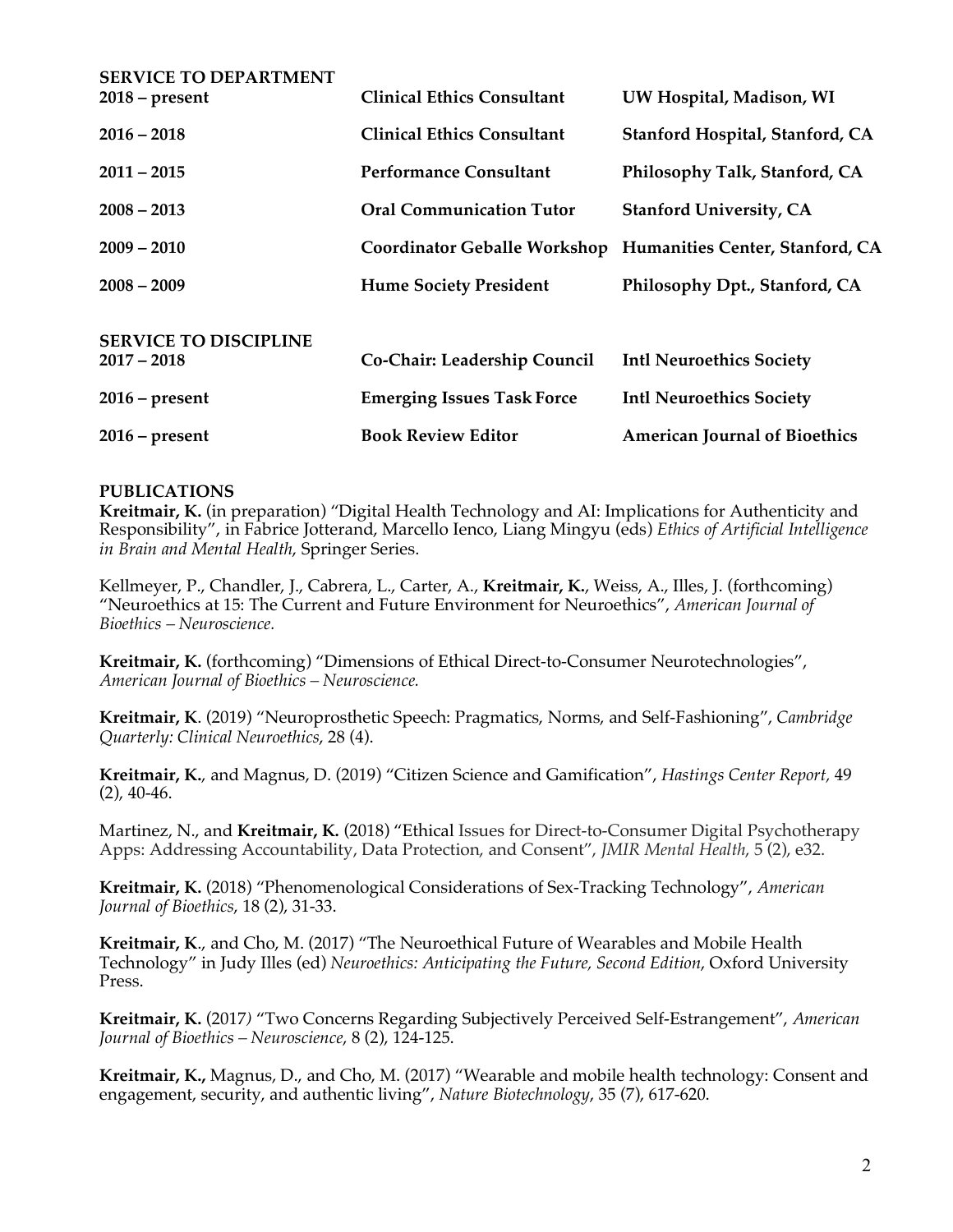**Kreitmair, K.** and Kruse, K. (2017) "Practical Implications of the Minimally Conscious State Diagnosis in Adults", *Cambridge Quarterly, "Clinical Neuroethics",* 26 (4), 628-639.

**Kreitmair, K.,** (2016). "Memory Manipulation in the Context of Punishment and Atonement", *American Journal of Bioethics - Neuroscience*, 7 (4), 238-240.

**Kreitmair, K.**, (2016). "Beyond Withdrawing and Withholding", *American Journal of Bioethics,* 16 (7), 22-24.

**Kreitmair, K.**, (2016). "The Confidence Criterion in Big Neuroscience Authorship", *American Journal of Bioethics – Neuroscience*, 7 (1), 24-26.

## **AWARDS**

Rising Star Plenary Lecture (International Neuroethics Society) 2017 Medicine and the Muse Grant for Frankenstein@200 (Stanford University) 2017 Humanities Center Dissertation Scholarship (Stanford University) 2013

#### **PRESENTATIONS**

**Workshop Digital Behavioural Technology, Vulnerability, and Justice (LMU Munich) – 2019**  keynote lecture: *Digital Behavioral Technology and the Question of Empowerment*

**Freiburg Institute for Advanced Studies (Freiburg) – 2019** invited public talk

**Neuroethics Networks (Paris) – 2019 Annual Meeting** oral presentation: *Comparison of Clinical Decision-Making in Disorders of Consciousness between the US and Europe*

**American Society for Bioethics and Humanities (Anaheim) – 2018** oral presentation: *Against the Expansion of Criteria for the Minimally Conscious State Diagnosis*

**International Conference: Phenomenology of Medicine and Bioethics (Stockholm) – 2018** oral presentation: *Epistemological and Existential Implications of Consumer Neurotechnologies*

**Neuroethics Networks (Paris) – 2018 Annual Meeting** oral presentation: *Philosophy and Cognitive Science – Implications for Neuroethics*

**Neuroethics Networks (Paris) – 2018 Annual Meeting** oral presentation: *Accessing Consciousness*

**Neuroethics Solutions for the Neurotechnology Industry (Neuroethics Canada Vancouver) – 2018**  oral presentation: *Ethical Consumer Neurotechnology*

**International Neuroethics Society (Washington DC) – 2017 Annual Meeting** oral presentation "Rising Star Plenary Lecture": *Seven Requirements for Ethical Consumer Neurotechnology*

**International Bioethics Retreat (Paris) – 2017 Annual Meeting** oral presentation: *Wearable and Mobile Health Technology: Consent and Engagement, Deprofessionalisation, and Authentic Living*

**Neuroethics Networks (Paris) – 2017 Annual Meeting** oral presentation: *The Neuroethical Future of Mobile and Wearable Technology*

**International Neuroethics Society (San Diego) – 2016 Annual Meeting** poster: *Ethical Issues in Democratized Online and Mobile Health Counselling*

**American Society for Bioethics and Humanities (Washington DC) – 2016 Annual Meeting** oral presentations: *Moral Obligations in Citizen Science; Reductionism in Matters of the Mind*